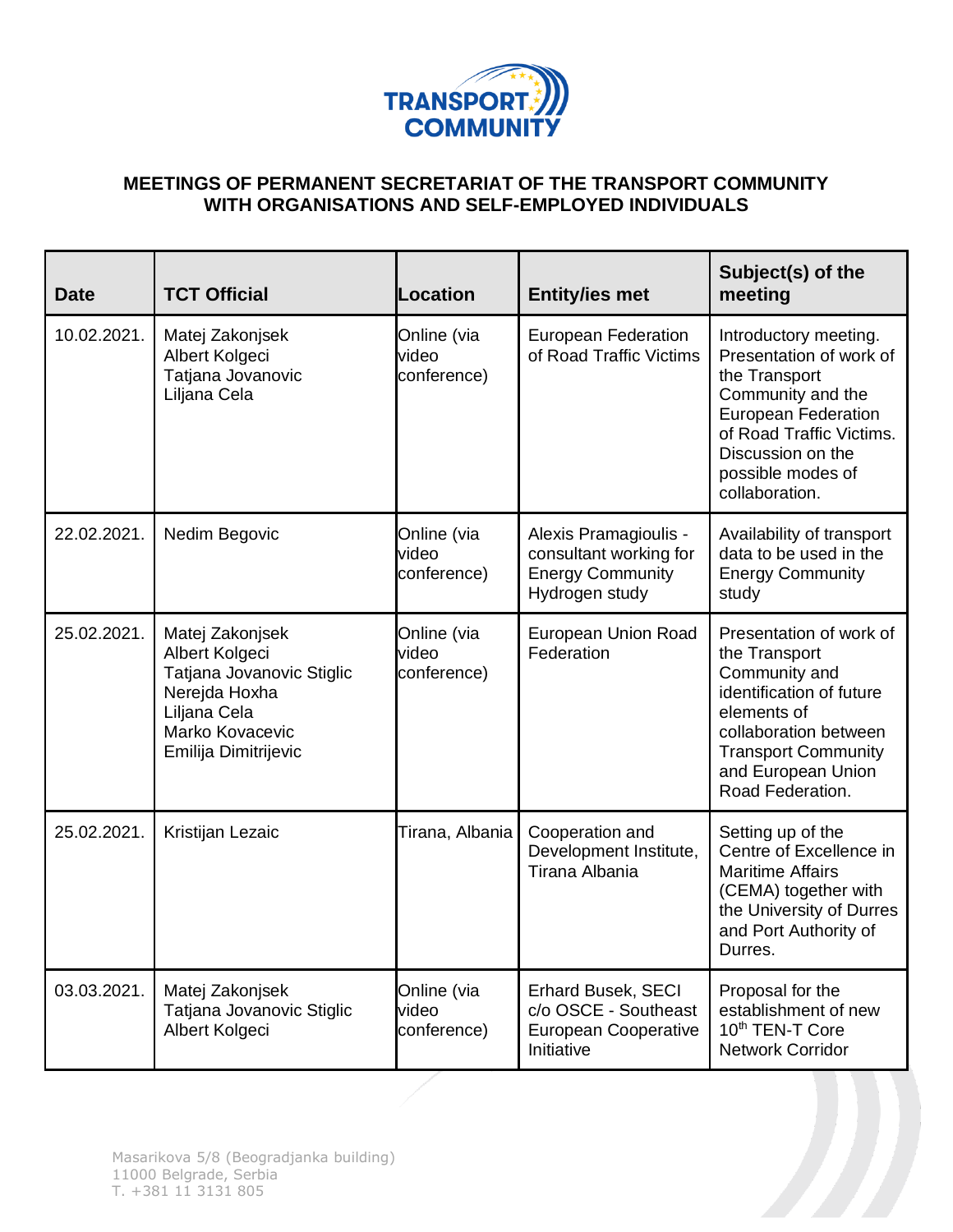

| 12.03.2021. | Kristijan Lezaic                                                          | Bosanski<br>Samac, Bosnia<br>and<br>Herzegovina | Port of Bosanski<br>Samac, privately<br>owned company<br>(Balkan Steel) | Development of<br><b>Waterborne Action</b><br>plan, TEN-T core<br>network standards for<br><b>IWW</b> ports                                                                                                         |
|-------------|---------------------------------------------------------------------------|-------------------------------------------------|-------------------------------------------------------------------------|---------------------------------------------------------------------------------------------------------------------------------------------------------------------------------------------------------------------|
| 18.03.2021. | Kire Dimanoski                                                            | Belgrade,<br>Serbia                             | Konrad Adenauer<br>Stiftung (KAS)                                       | Introduction of the Draft<br>Agenda of the Rail<br>Summer School 2021;<br>Possibilities for support<br>of the Rail Summer<br>School 2021 by KAS.                                                                    |
| 22.03.2021. | Matej Zakonjsek<br>Tatjana Jovanovic Stiglic                              | Belgrade,<br>Serbia                             | Serbian Association of<br><b>International Road</b><br><b>Hauliers</b>  | Present work of<br><b>Transport Community</b><br><b>Permanent Secretariat;</b><br>discussion on the<br>challenges in freight<br>transport in Serbia;<br>discussion on the<br>potential cooperation.                 |
| 26.03.2021. | Dejan Lasica, Kire<br>Dimanoski                                           | Belgrade,<br>Serbia                             | <b>Trans Cargo Logistics</b><br>(TCL)                                   | Mutual Introduction;<br>Plans of TCL for the<br>future development of<br>their rail logistics;<br>Information for<br>possibilities private<br>companies to apply to<br>EU funded projects and<br>financing.         |
| 01.04.2021  | Nedim Begovic                                                             | Online (via<br>video<br>conference)             | NGO - Biciklo.me                                                        | Sustainable mobility in<br>Montenegro                                                                                                                                                                               |
| 08.04.2021  | Matej Zakonjsek<br>Albert Kolgeci<br>Nedim Begovic<br><b>Martina Hakl</b> | Belgrade,<br>Serbia                             | TransInno                                                               | Mutual introduction;<br>Description of project<br>developing a universal<br>tool for guarantee of<br>realisation of the<br>previously multilateral<br>confirmed business<br>terms for the business<br>participants. |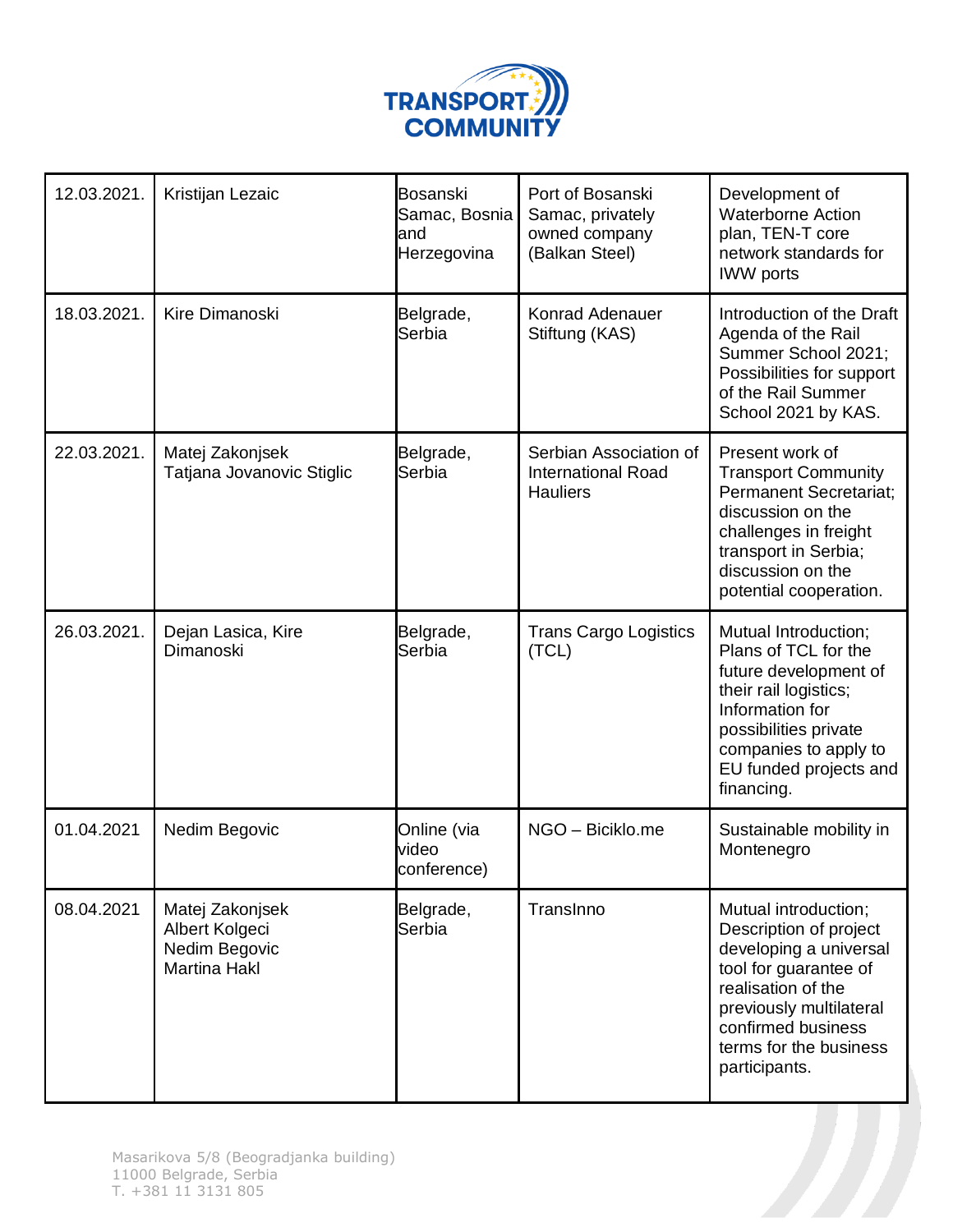

| 19.04.2021. | Dejan Lasica                        | Belgrade,<br>Serbia                 | Kombinovani Prevoz                        | Presentation of the<br>TCT priorities related to<br>the rail; Plans of<br>"Kombinovani prevoz"<br>for the future<br>development of their<br>activities in the entire<br>region; Information for<br>possibilities private<br>companies to apply to<br>EU funded projects and<br>financing.                                                                                                                                                                                                                 |
|-------------|-------------------------------------|-------------------------------------|-------------------------------------------|-----------------------------------------------------------------------------------------------------------------------------------------------------------------------------------------------------------------------------------------------------------------------------------------------------------------------------------------------------------------------------------------------------------------------------------------------------------------------------------------------------------|
| 20.04.2021. | Matej Zakonjsek<br>Albert Kolgeci   | Pristina,<br>Kosovo*                | <b>Balkan Green</b><br>Foundation         | Sustainable<br>development of the<br>region; "greening" of<br>transport to fight<br>climate change;<br>reducing negative<br>effects of transport in<br><b>Western Balkans</b>                                                                                                                                                                                                                                                                                                                             |
| 06.05.2021. | Kristijan Lezaic<br>Matej Zakonjsek | Online (via<br>video<br>conference) | ESPO (European Sea<br>Ports Organization) | Brief presentation of<br>the Transport<br>Community; Brief<br>presentation of ESPO;<br>Potential areas of<br>collaboration; Inclusion<br>of Port of Durres as an<br>observer to ESPO;<br>important milestone in<br>maritime dimension in<br>Western Balkans;<br>Motorways of the Sea<br>(MoS) as a horizontal<br>priority of the TEN-T<br>policy and a maritime<br>dimension of TEN-T -<br>future Western<br>Balkans dimension);<br>Waterborne transport<br>Action Plan; Maritime<br>event in Bar/Durres. |

╱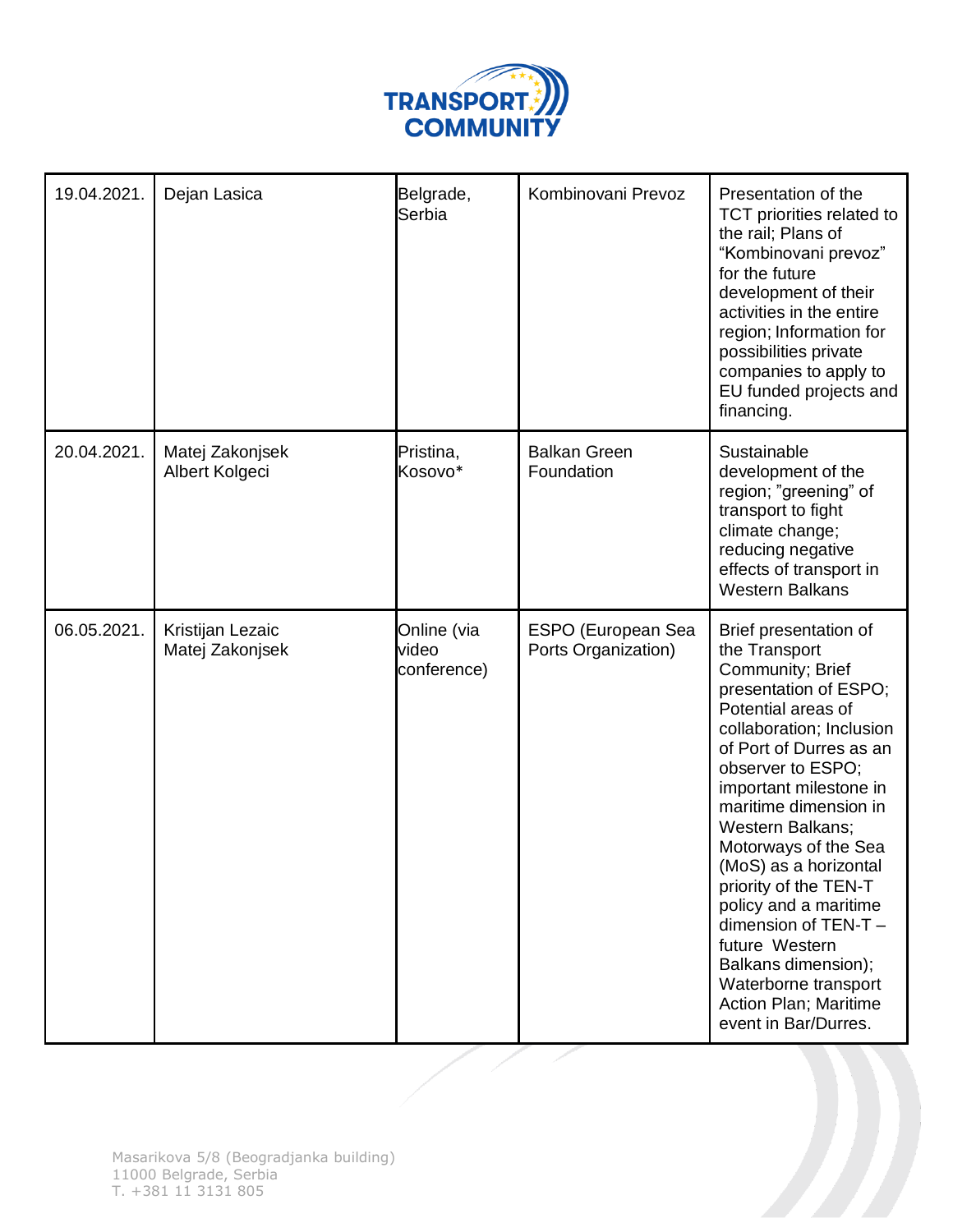

| 19.05.2021 | Nedim Begovic                                            | Online (via<br>video<br>conference) | Member of the<br>Governance Board of<br>Infrastructure and<br><b>Ecology Network</b><br>Europe (IENE) | Introductory meeting<br>on sustainable and<br>smart mobility for<br>Western Balkans and<br>activities of IENE                                                                                                                                                                               |
|------------|----------------------------------------------------------|-------------------------------------|-------------------------------------------------------------------------------------------------------|---------------------------------------------------------------------------------------------------------------------------------------------------------------------------------------------------------------------------------------------------------------------------------------------|
| 27.05.2021 | Matej Zakonjsek                                          | Port of Durres,<br>Albania          | CEMA (Centre of<br><b>Excellence in Maritime</b><br>Affairs)                                          | Keynote address                                                                                                                                                                                                                                                                             |
| 28.05.2021 | Kristijan Lezaic                                         | Online (via<br>video<br>conference) | Circle group<br>consultancy company,<br>Alexio Picco, Director.                                       | Brief presentation of<br>the Transport<br>Community, Brief<br>presentation of Circle,<br>Potential areas of<br>collaboration regarding<br>Motorways if the Sea<br>projects, Waterborne<br>transport Action Plan,<br>Maritime event on 30 <sup>th</sup><br>September in<br><b>Bar/Durres</b> |
| 28.05.2021 | Matej Zakonjsek                                          | Tirana, Albania                     | "ALBRAIL" - private<br>RU and IM in Albania                                                           | Current state of play in<br>the region regarding<br>rail policy;<br>Infrastructure<br>conditions in the<br><b>Western Balkans</b><br>region; Potential areas<br>of cooperation                                                                                                              |
| 08.06.2021 | Matej Zakonjsek<br>Ljuba Siljanoska<br>Mate Gjorgjievski | Kadino, North<br>Macedonia          | <b>PEKABESKO</b><br>Logistics and<br>production facility                                              | Site visit                                                                                                                                                                                                                                                                                  |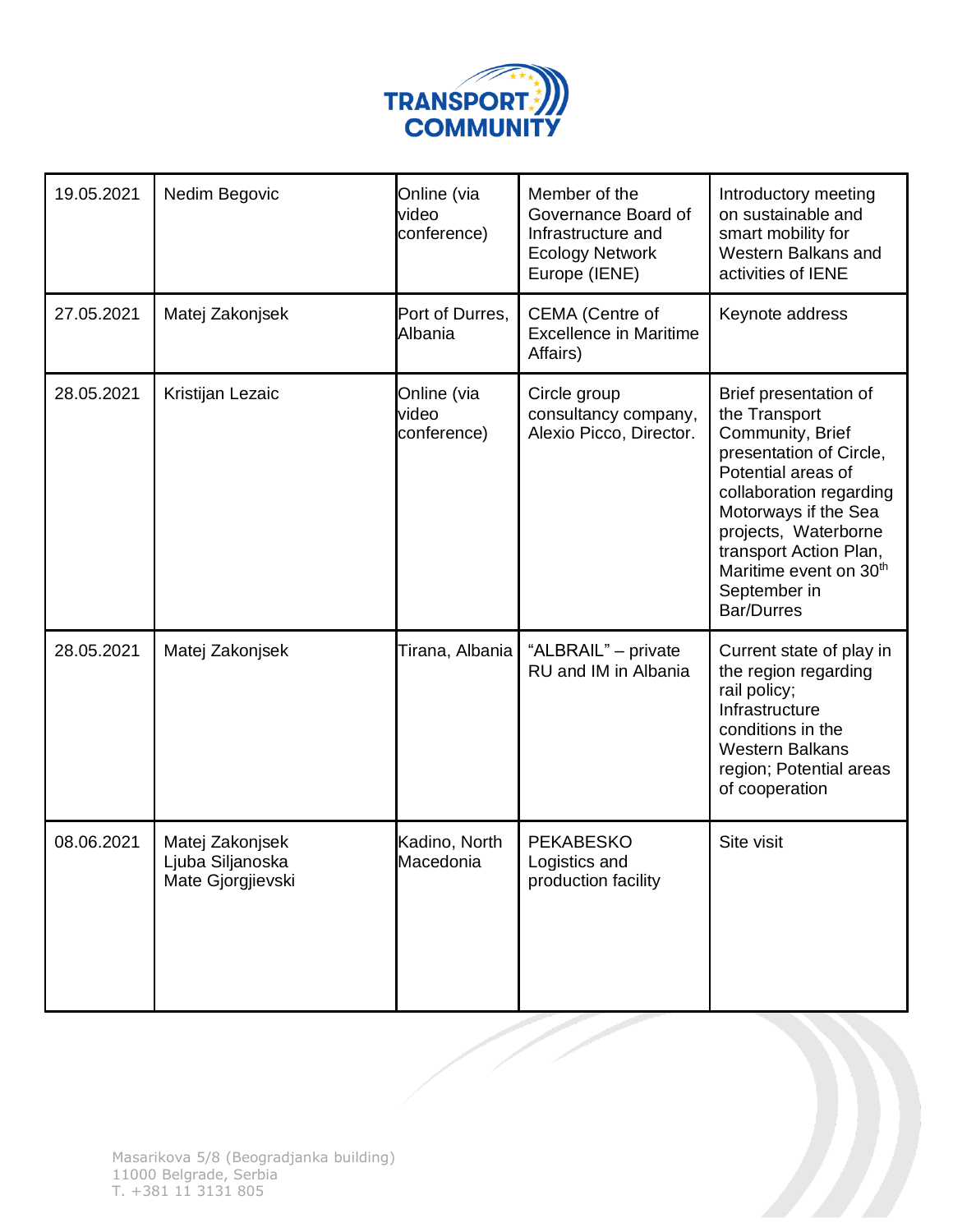

| 10.06.2021 | Albert Kolgeci,<br>Nedim Begovic                    | Belgrade,<br>Serbia | Connecta consultant                                        | Discussion on<br>developing project<br>details for regional<br>priority project<br>approved by Regional<br><b>Steering Committee</b><br>and sent as proposal to<br><b>DG NEAR</b>                                                                                                                     |
|------------|-----------------------------------------------------|---------------------|------------------------------------------------------------|-------------------------------------------------------------------------------------------------------------------------------------------------------------------------------------------------------------------------------------------------------------------------------------------------------|
| 14.06.2021 | Matej Zakonjsek,<br>Albert Kolgeci,<br>Dejan Lasica | Pristina,<br>Kosovo | Railtrans                                                  | Access to the<br>workshops and other<br>rail facilities under the<br>same conditions; Track<br>access charge<br>implementation;<br>Application for the<br>license and safety<br>certificate in Albania,<br>Participation of<br>Railtrans to the<br>Western Balkan Rail<br>Summit in September<br>2021 |
| 30.06.2021 | Matej Zakonjsek                                     | Belgrade,<br>Serbia | Jon Worth                                                  | Discussion about the<br>rail issues in the region                                                                                                                                                                                                                                                     |
| 08.07.2021 | Matej Zakonjsek                                     | Belgrade,<br>Serbia | Olivier Jankovec,<br><b>Director General ACI</b><br>Europe | Airport Infrastructure in<br><b>Western Balkans</b>                                                                                                                                                                                                                                                   |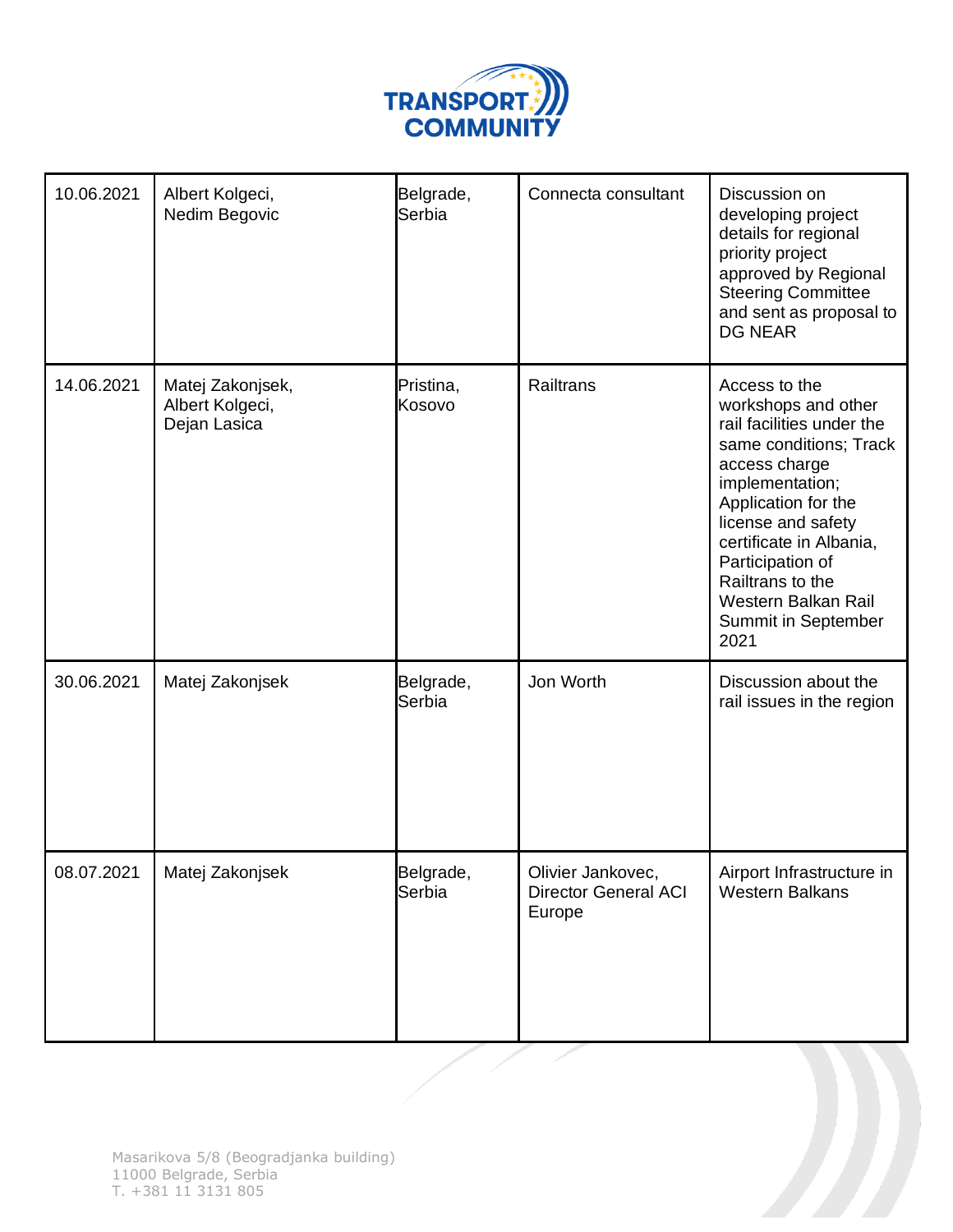

| 28.07.2021 | Martina Hakl,<br>Nedim Begovic        | Online (via<br>video<br>conference) | Center for<br><b>Environment Bosnia</b><br>and Herzegovina                                                                                                                       | Discussion on<br><b>European Mobility</b><br>Week activities                                                                     |
|------------|---------------------------------------|-------------------------------------|----------------------------------------------------------------------------------------------------------------------------------------------------------------------------------|----------------------------------------------------------------------------------------------------------------------------------|
| 23.08.2021 | Nedim Begovic                         | Online (via<br>video<br>conference) | <b>Balkan Green</b><br>Foundation                                                                                                                                                | Workshop on<br>sustainable urban<br>mobility in TCPS's<br>organisation                                                           |
| 30.08.2021 | Nedim Begovic,<br><b>Martina Hakl</b> | Online (via<br>video<br>conference) | <b>Regional NGOs</b><br>dealing with<br>sustainable urban<br>mobility (Ulice za<br>bicikliste, Na tochak,<br>Biciklo, Center for<br>Environment, Giro D<br>Sarajevo, Go2Albania) | Workshop on<br>sustainable urban<br>mobility in TCPS's<br>organisation                                                           |
| 23.09.2021 | Nedim Begovic                         | Online (via<br>video<br>conference) | Goal systems                                                                                                                                                                     | Exchange of<br>information on the<br><b>SSMS WB smart</b><br>mobility objective and<br>companies' smart<br>mobility applications |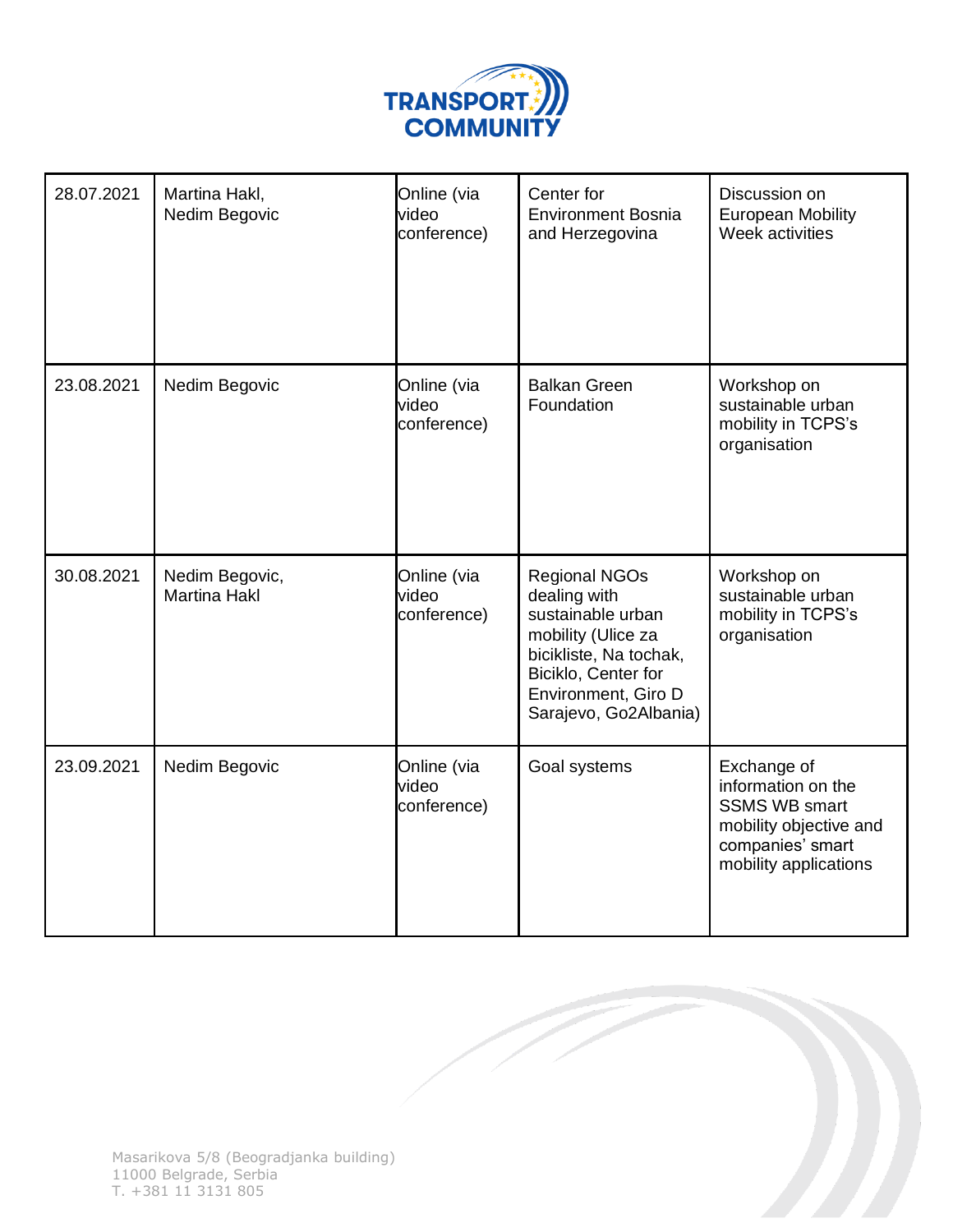

| 18.10.2021 | Nedim Begovic                                                                    | Online (via<br>video<br>conference) | EU4Digital/Ernst &<br><b>Young Baltic</b>                               | Exchange of<br>information on the<br>Eastern Partnership<br>project: study on<br>etrade, elogistics, and<br>digital transport<br>corridors |
|------------|----------------------------------------------------------------------------------|-------------------------------------|-------------------------------------------------------------------------|--------------------------------------------------------------------------------------------------------------------------------------------|
| 27.10.2021 | Tatjana Jovanovic Stiglic<br>Nerejda Hoxha<br>Nedim Begovic<br>Mate Gjorgjievski | Online (via<br>video<br>conference) | Simon Pow,<br>Consultant                                                | <b>Result Oriented</b><br>Monitoring of<br><b>CONNECTA's project</b>                                                                       |
| 04.11.2021 | Ljuba Siljanoska                                                                 | Belgrade,<br>Serbia                 | Gabor Berczeli,<br><b>Director of Robert</b><br>Schuman Institute       | Presentation of the<br>work of the Transport<br>Community                                                                                  |
| 29.11.2021 | Matej Zakonjsek, Albert<br>Kolgeci, Nedim Begovic,<br>Kristijan Lezaic           | Pristina,<br>Kosovo                 | <b>Innovation Centre</b><br>Kosovo, Uranik Begu<br>- executive Director | Presentation of the<br>work of the Innovation<br>Centre Kosovo                                                                             |

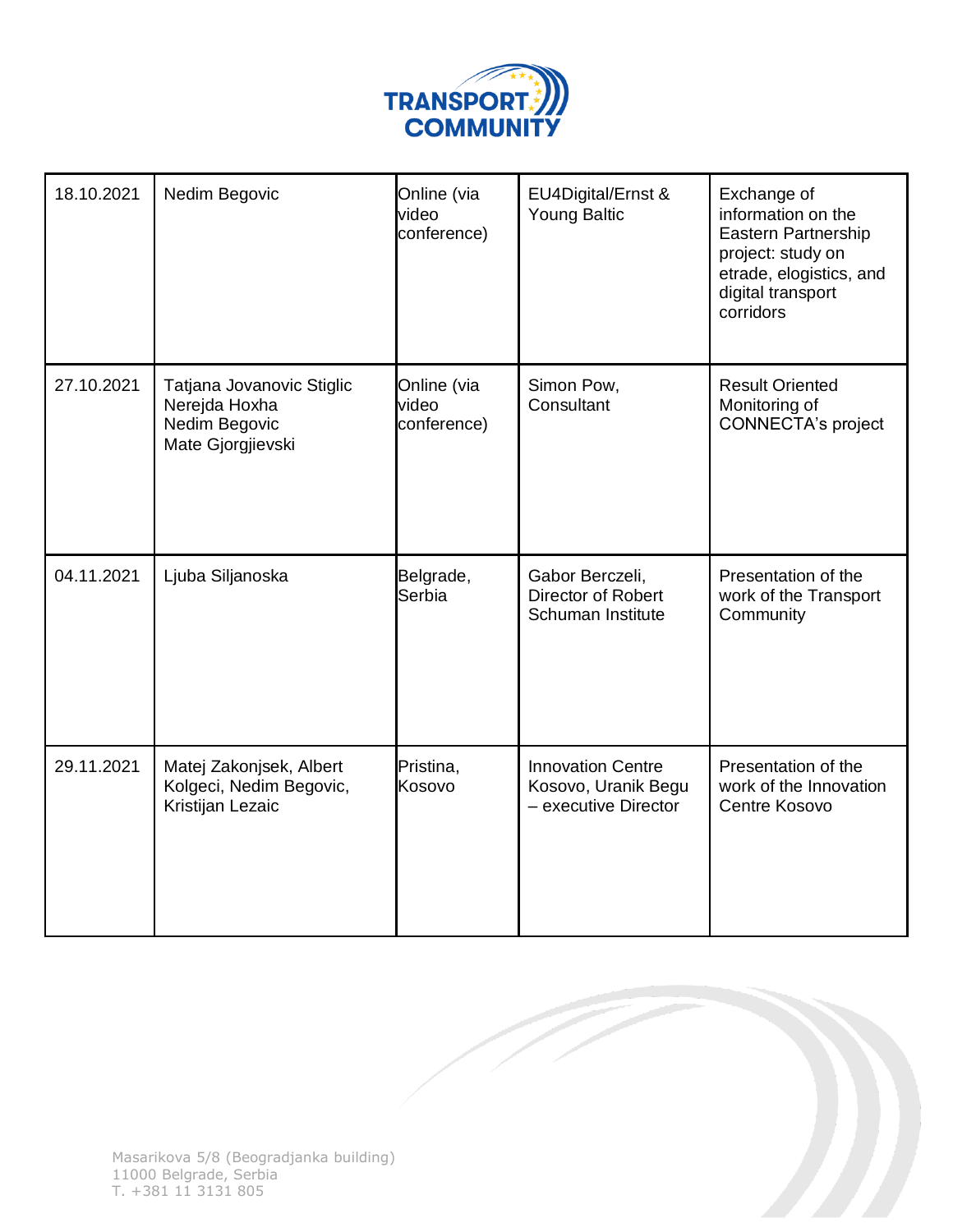

| 16.12.2021 | Nedim Begovic, Martina Hakl     | Online          | <b>ADVANTAGE Ltd</b> | Sustainable and smart<br>mobility, green<br>innovative mobility<br>solutions in the cities                                          |
|------------|---------------------------------|-----------------|----------------------|-------------------------------------------------------------------------------------------------------------------------------------|
|            |                                 | 2022            |                      |                                                                                                                                     |
| 19.01.2022 | Nedim Begovic                   | <b>Belgrade</b> | <b>Dibex</b>         | Discussion on<br>possibility to finance<br>multimodal terminals<br>through grant funding                                            |
| 02.02.2022 | Dejan Lasica,<br>Kire Dimanoski | Tirana          | AlbRail              | Exchange of<br>information regarding<br>the legislative<br>framework in Albania,<br>future plans of AlbRail<br>and current problems |

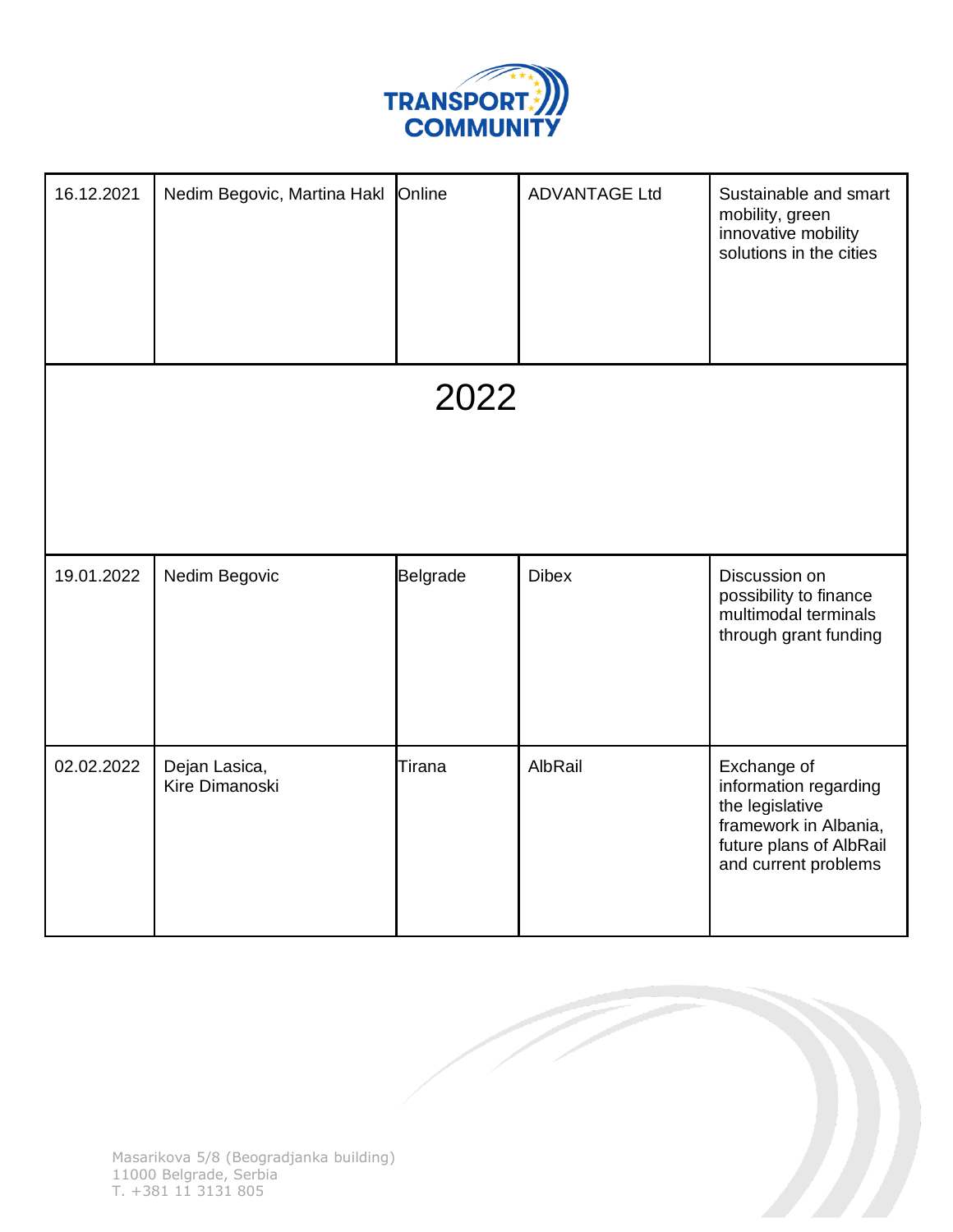

| 08.02.2022 | Matej Zakonjsek,<br>Kristijan Lezaic                 | Budapest,<br>Hungary | Danube Commission<br>(Mr Manfred Seitz,<br>Director General of<br>the Danube<br>Commission and his<br>team)  | Visit of the delegation<br>of the Permanent<br>Secretariat of the<br><b>Transport Community</b><br>to the Danube<br>Commission to discuss<br>future cooperation<br>between the two<br>international<br>organisations in the<br>field of inland<br>navigation                    |
|------------|------------------------------------------------------|----------------------|--------------------------------------------------------------------------------------------------------------|---------------------------------------------------------------------------------------------------------------------------------------------------------------------------------------------------------------------------------------------------------------------------------|
| 22.02.2022 | Nedim Begovic                                        | Online               | <b>Siemens Yunex Traffic</b>                                                                                 | Presentation of the<br>intelligent transport<br>solutions and projects<br>in Western Balkans                                                                                                                                                                                    |
| 17.03.2022 | Kire Dimanoski                                       | <b>TCT</b> premises  | Kronospan                                                                                                    | Roles and<br>responsibilities of TCT<br>PS; Possible access to<br>EU funds according to<br>the EIP for the WB; TC<br>on Rail activities.                                                                                                                                        |
| 29.03.2022 | Matej Zakonjsek,<br>Nedim Begovic<br>Marko Kovacevic | <b>TCT</b> premises  | <b>British Council Serbia</b><br>and EU-funded<br>programme "EU<br>Scheme for Young<br>Professionals in BiH" | Introduction of the work<br>of the Transport<br>Community, as well as<br>discussing the topic<br>"Railway development<br>as a contribution to the<br>goals of the Green<br>Agenda" suggested by<br>the "EU Scheme for<br>Young Professionals in<br>BiH" EU funded<br>programme. |

 $\boldsymbol{\eta}$